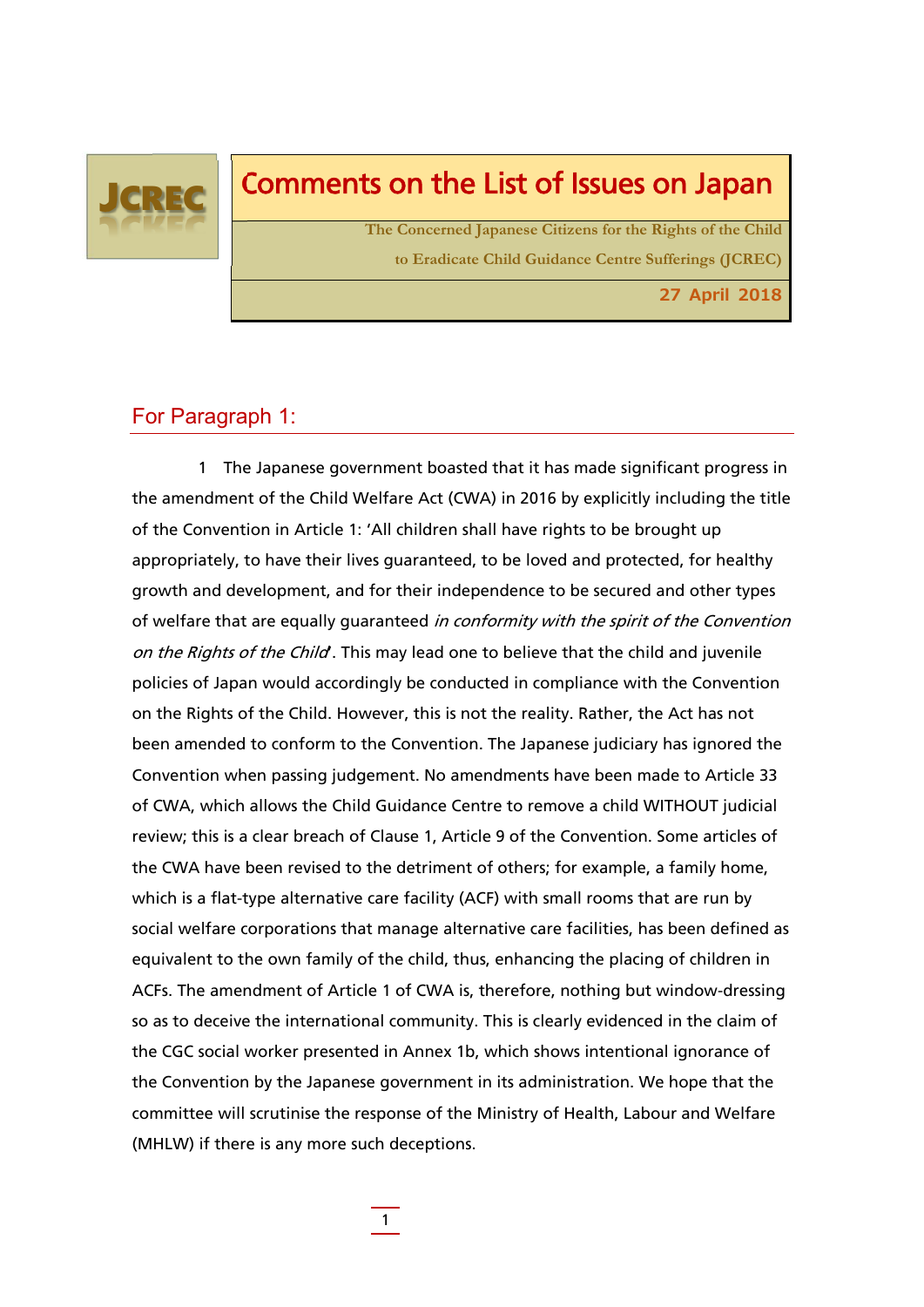## For Paragraph 4:

 2 We understand that the committee has for quite a while demanded the prohibition of corporal punishment in families in Japan. In Japan, Article 822 of the Civil Code, which has been endorsed by the Ministry of Justice, permits corporal punishment within the limits of the interest of the child. On the contrary, the Child Guidance Centre, which is under jurisdiction of the MHLW, defines corporal punishment as abuse without regard for Article 822 of the Civil Code and further uses it as a pretext for removing a child from his or her family, without prior judicial review. Consequently, the MHLW has taken advantage of this discrepancy between the ministries and has placed more children into care in order to expand its ministerial turf and accordingly, increase its budget from government funds. This has been one of the most important reasons given to remove children from their home unfairly and keep them in a detention quarter for an extended period; the official term is temporary protection facilities.

3 With regard to the latter part of the paragraph, we interpret that the Committee must have addressed this point knowing that the Child Guidance Centre is officially supposed to handle child abuse cases in Japan. The Committee must suspect that the Child Guidance Centre in Japan is not handling child abuse cases properly. The Committee is correct in that many serious and deadly abuse cases have been overlooked. Serious cases are generally more cumbersome and risky to handle for the CGC staffs thus more likely to be avoided. The directors have never been sanctioned for this mishandling as in the case of Tokorozawa CGC.

### For Paragraph 5:

4 This is the core paragraph that deals with human rights infringements committed by the Child Guidance Centre in Japan.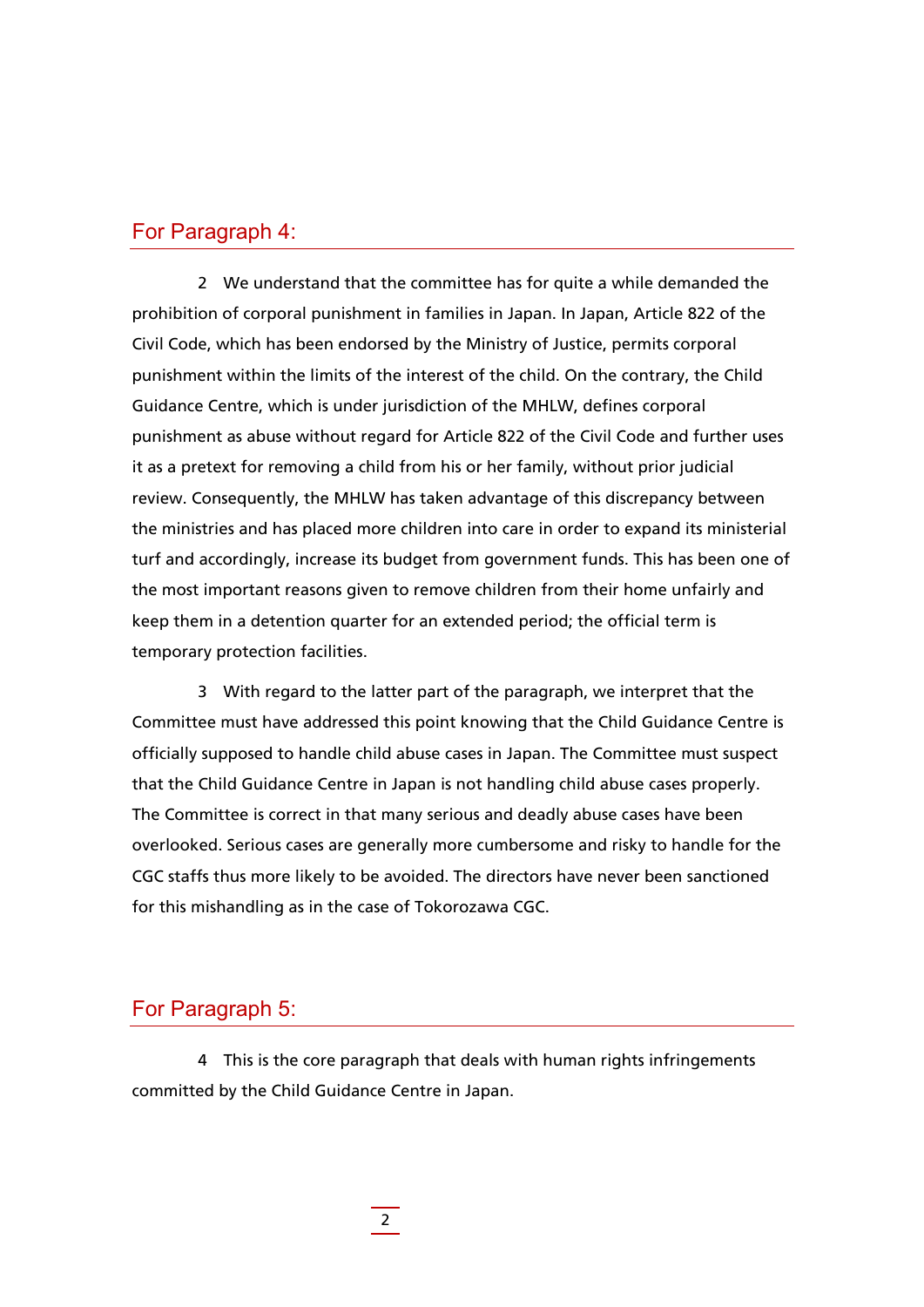#### 1. Preventing the children to be removed from their families:

5 Firstly, the committee requires 'concrete steps taken to *prevent* children being removed from or abandoned by their families'. However, what the Japanese government (Ministry of Health, Labour and Welfare is in charge) has been performing is exactly the opposite: it has enthusiastically *promoted* the removal of children from their families; even without any concrete evidence or decisions of the court. We interpret this modestly expressed text as its claim that the Japanese government has breached Clause 1, Article 9 of the Convention. Furthermore, in 17b of Part III, the committee requests detailed data on the number of children who have been separated from their parents, thus, showing the committee's serious concern for the arbitral removal of children from their families. We are of the opinion that the request is very appropriate.

#### 2. Releasing the children from the alternative care facilities

6 Secondly, the committee urges the Japanese government to release children from ACFs, thus, voicing concern that children are placed in ACFs for prolonged periods, which infringes on their human rights. There are two options available to release children from the ACFs: firstly, an early return of the children from alternative care; and secondly, entrusting children to foster parents instead of ACFs. Although the committee appears to emphasise the second option, the JCREC would like to draw the Committee's attention to the fact that a considerable number of children entrusted to foster parents have suffered from abuse at the hands of or have even been murdered by foster parents in Japan. Therefore, foster parents do not offer a complete and everlasting solution to the problem. The Committee should, therefore, consider the first option, namely, an early return of the child to his or her family; this is in compliance with Clause 14 of the UN Guidelines for the Alternative Care of Children, providing, '[r]emoval of a child from the care of the family should be seen as a measure of last resort and should, whenever possible, be temporary and for the shortest possible duration'. There could be conditions attached to the return of children to their original families such as those in OTS (*ondertoezichtstelling*) in the Netherlands. The adoption of OTS may have a further positive effect, namely, reducing the heavy deficit of the Japanese public finance. We hope the Committee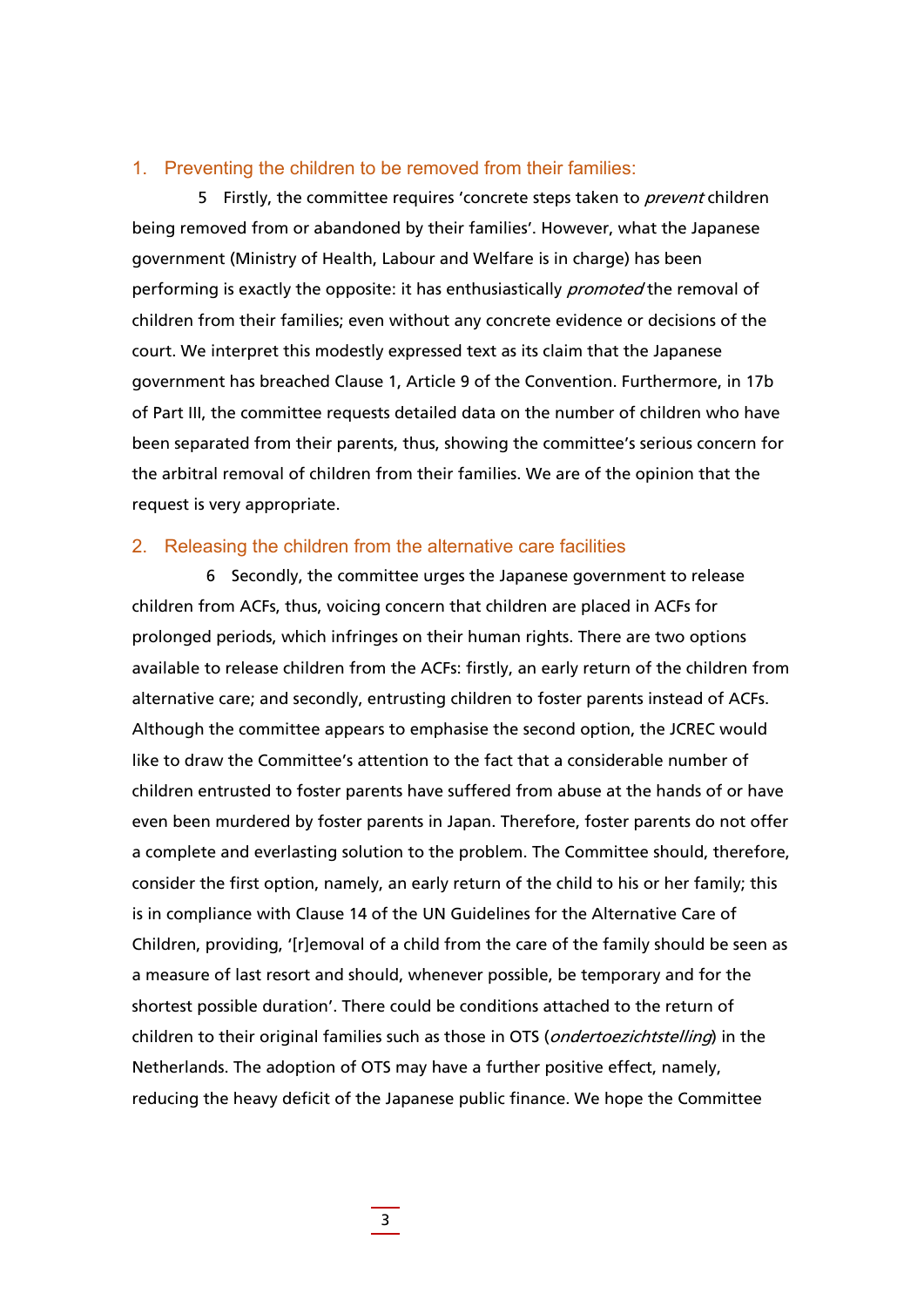will make a recommendation for Japan to adopt a system like OTS in the Netherlands so as to prevent the Child Guidance Centre from removing more children.

7 Once removed from the family, the Child Guidance Centre detains the children 'for the LONGEST (in)appropriate period of time', which is contrary to the provisions of Article 37b of the Convention. We are of the opinion that the committee should make a compelling recommendation to ensure that Japan abides by Article 37b as it applies to 'welfare' cases such as CGC.

8 In this regard, we hereby submit two pieces of evidence offered by one of our supporters. She is a mother whose children were removed from her family more than four years ago without a decision from the court. The first piece of evidence is conversations with the mother and two social workers from the CGC and the second is the list of conditions required by the Child Guidance Centre to return a child to his or her original family.

9 The social workers as noted in Annex 1a explicitly rejected the request from the mother to return her son despite the fact that the child had requested this. This measure of the CGC is in contravention of Article 12 of the Convention, which stipulates 'the views of the child be given due weight in accordance with the age and maturity of the child'. In Annex 1b, the social worker openly rejects the Convention as the guiding principle of the CGC operation. The demand of the social workers that the mother had to follow steps implies that the mother has to fulfil the list of conditions that are presented in the Annex 2. It is difficult for ordinary families, not to mention those disadvantaged, to fulfil them as revealed by our critical comments, which are presented in the right column of Annex 2. The MHLW and the CGC thereby have 'legalised' the detention of the children for extended periods. Because the judiciary has hardly questioned the legitimacy of this list of conditions itself, the judicial review for the children's detainment, which is meant to take place every two years, has degenerated into mere rubber-stamping formalities for repeated extensions. It is not uncommon for children to be detained for more than seven or eight years, often without their parents being granted visitation rights. Therefore, it is imperative for the Japanese government to revise this list of conditions so as to facilitate the early return of children to their original families.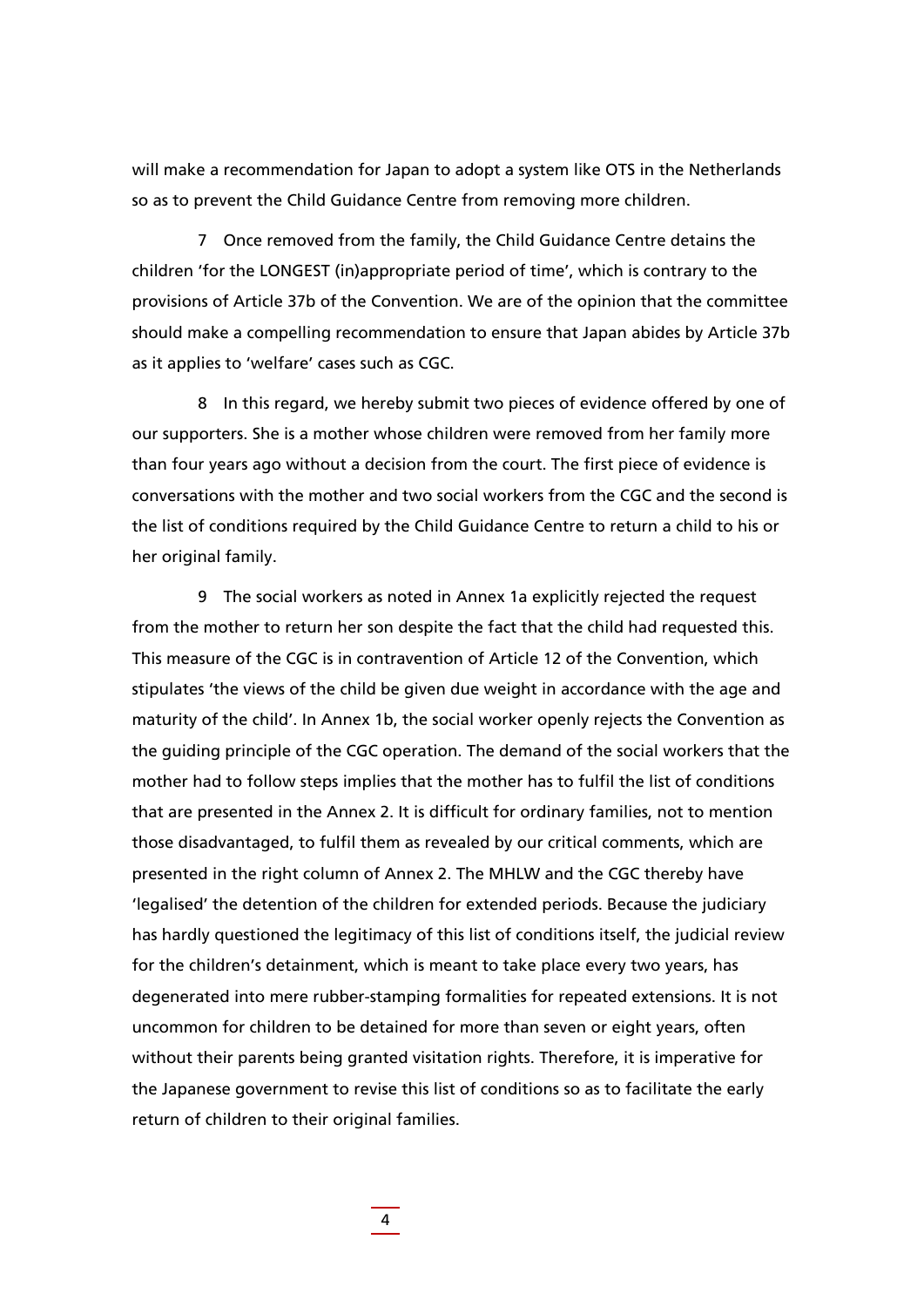#### 3. The Evaluation System of the CGC that is dysfunctional

10 Thirdly, the committee has identified the Child Guidance Centre as the sole government agency that is mentioned in the List of Issues, thus, suggesting a valid reason for the committee's suspicion that the CGC inflicts grave human right infringements on the children in 'temporary child protection facilities' (detention quarters). Thus, the committee requests 'the evaluation system of temporary child protection facilities'.

11 In a sense, this 'evaluation system' is a substitute for the complete nonfeasance of the recommendation of the Committee made in paragraph 63 of Concluding Observation 2010, which asked Japan to 'commission an independent investigation of the child guidance system and its working methods'. In spite of the positive remarks in the state report, however, the 'evaluation system' do not functioned properly because as the MHLW confessed (http://www.mhlw.go.jp/file/05- Shingikai-11901000-Koyoukintoujidoukateikyoku-Soumuka/0000163963.pdf), a considerable number of the agencies that actually undertake such evaluations include auxiliary organisations of the MHLW such as the Social Welfare Council and the Japanese Association of Social Workers. These organisations are within the ambit of the MHLW; therefore, neither can be regarded as a third party, which is capable of real independent evaluation. The evaluation, therefore, is quite likely to degenerate into appropriate lenient comments so as to meet the interests of the Child Guidance Centre itself.

12 There is evidence for our prediction in the sexual abuse case committed by Sagamihara-shi Child Guidance Centre, Kanagawa, where nine girls detained in its 'temporary child protection facilities' were forced to strip naked in 2015 so the authorities could search for a piece of blank sheet of paper. The local Social Welfare Council took charge of the 'evaluation' and ordered a lax ten per cent salary reduction for only one month. The Tokyo Metropolitan Government claimed they had evaluated an abuse case in the Child Guidance Centre in Shinjuku, but the evaluation of the incident, which was televised nationwide on 7 May 2015 (https://www.youtube.com/watch?v=27smKDCGC9s) was never mentioned. We await a response from the MHLW.

5